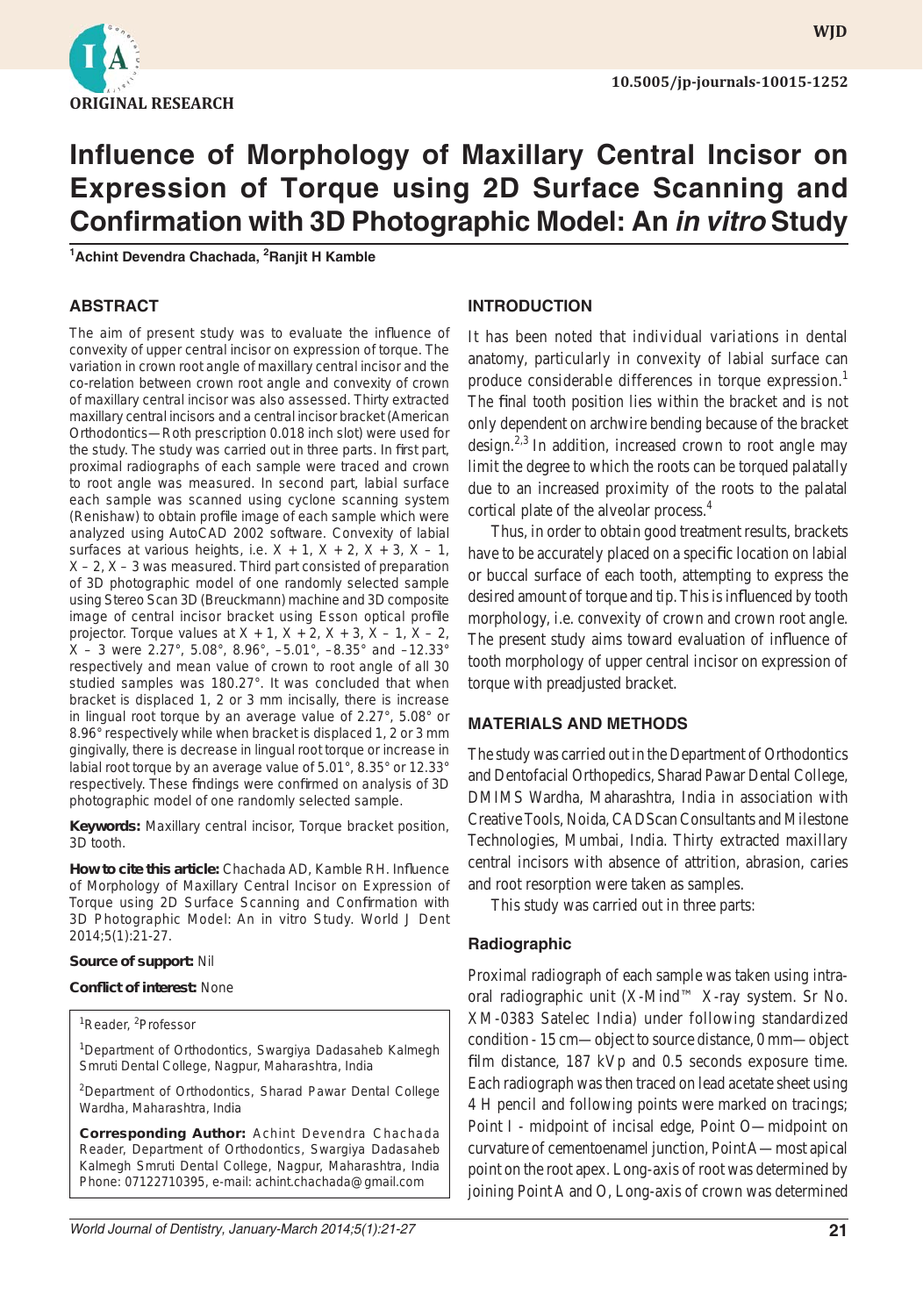

**Fig. 1:** Crown to root angle

by joining Point I and O. Crown to root angle of each sample was determined by measuring the angle between long axis of crown and longitudinal axis of root (Fig. 1).

# **2D Surface Scanning**

Labial surface of each sample was scanned using cyclone scanning system (Renishaw) to obtain profile image of each sample. Each sample was held on a custom made fixture which was then placed on the platform of machine. The probe of the machine was run from apex to the incisal edge of tooth and points were recorded at every 1 mm interval with accuracy level of 0.05 mm. All the points were then joined to obtain a curve using IDEAS Software (Version 11) to obtain a curvature representing labial surface of tooth. Obtained images were then transferred to AutoCAD 2002 software and following points were marked on each tooth image (Figs 2 to 5); Point I—midpoint of incisal edge, Point C most apical point on curvature of cementoenamel junction, Point X'—midpoint on line joining I and C, Point X orthogonal projection of X' on contour of labial convexity, representing midpoint of anatomic crown.

Three points,  $X + 1$ ,  $X + 2$ ,  $X + 3$ , marked gingival to X at 1 mm interval and three points  $X - 1$ ,  $X - 2$ ,  $X - 3$ , marked incisal to X at 1 mm interval. Perpendiculars to the tangent at each of these seven points, i.e.  $X, X + 1, X + 2$ ,  $X + 3$ ,  $X - 1$ ,  $X - 2$ ,  $X - 3$  were drawn.

Following angles were then measured; angle between perpendiculars at X and  $X + 1$ , X and  $X + 2$ , X and  $X + 3$ ,  $X$  and  $X - 1$ ,  $X$  and  $X - 2$ , and  $X$  and  $X - 3$  (Fig. 6).

Negative (–) sign was assigned to the angles which were formed in counterclockwise direction from perpendicular at point X while Positive  $(+)$  sign was assigned to the angles which were formed in clockwise direction from perpendicular at point X.

# **Preparation of 3D Photographic Model**

A three dimensional photographic model was prepared of a randomly selected sample using Stereo Scan 3D



Fig. 2: Profile image of sample no. 1 to 10 obtained from cyclone scanning system

(Breuckmann) machine with accuracy level of 0.05 mm. (Fig. 7) A 3D composite image of central incisor bracket (American Orthodontics – Roth prescription 0.018 inch slot dimension) was prepared using Esson optical profile projector with accuracy level of 0.25 mm (Fig. 8). Image of bracket was positioned on 3D image of tooth at center of anatomical crown (FACC point). Then angle between long axis of slot of bracket and perpendicular to tangent at FACC point was measured. This gives ideal torque value built into the bracket system. (All dimensions measured were in accuracy level of 0.000 mm/degrees) (Fig. 9).

The position of the bracket was changed occlusogingivally by 1 mm interval (3 positions apical to FACC point and three positions incisal to FACC point) and angle between slot of the bracket and perpendicular to tangent at FACC point was measured at each of these varied bracket positions.

# **RESULTS**

The data obtained was subjected to statistical analyses. Results showed that there is considerable amount of angular

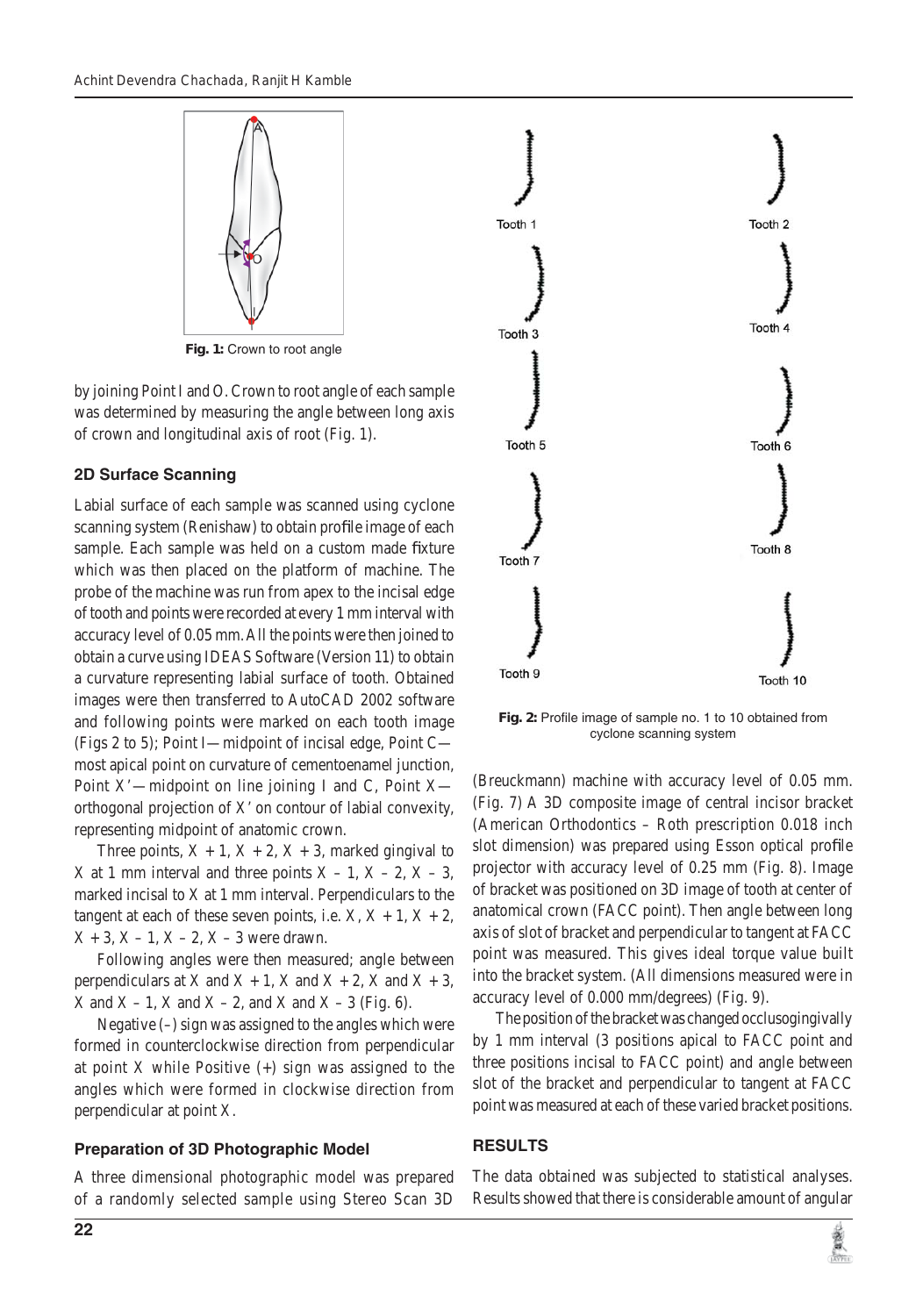

Fig. 3: Profile image of sample no. 11 to 20 obtained from cyclone scanning system



cyclone scanning system



**Fig. 5:** Schematic representation showing the points X', X, X + 1,  $X + 2, X + 3, X - 1, X - 2, X - 3$ 



**Fig. 6:** Schematic representation showing the angles at X + 1,  $X + 2, X + 3, X - 1, X - 2, X - 3$ 



**Fig. 7:** Three dimensional photographic model of a randomly selected sample

variation among the points studied in relation to midpoint (X). Mean values at  $X - 1$ ,  $X - 2$ ,  $X - 3$ ,  $X + 1$ ,  $X + 2$  and  $X + 3$  were 2.27°, 5.08°, 8.96°, -5.01°, -8.35° and -12.33° respectively, while variance at these all points were 16.08°, 29.33°, 47.36°, 7.62°, 14.58° and 21.24° respectively. Mean value of crown to root angle was 180.27° while the variance was 19.840 (Table 1 and Graph 1).

*World Journal of Dentistry, January-March 2014;5(1):21-27* **23**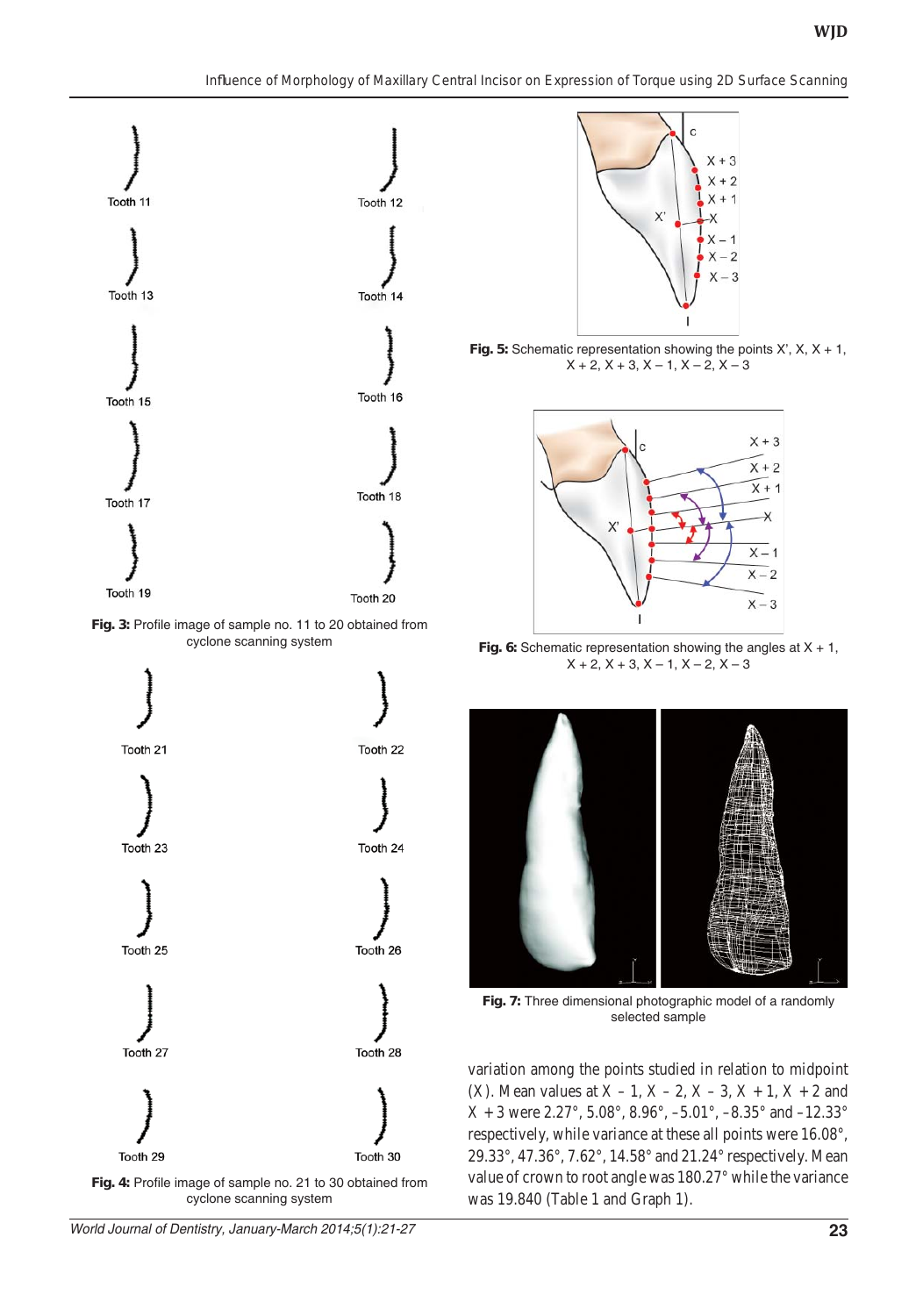| <b>Table 1:</b> Descriptive statistics of studied angles(°) |            |          |          |          |         |         |         |  |
|-------------------------------------------------------------|------------|----------|----------|----------|---------|---------|---------|--|
| Angles                                                      | <b>CRA</b> | $X + 1$  | $X + 2$  | $X + 3$  | $X - 1$ | $X - 2$ | $X - 3$ |  |
| Mean                                                        | 180.27     | $-5.01$  | $-8.35$  | $-12.33$ | 2.27    | 5.08    | 8.96    |  |
| <b>SD</b>                                                   | 4.45       | 4.01     | 5.42     | 6.88     | 2.76    | 3.82    | 4.61    |  |
| Variance                                                    | 19.84      | 16.08    | 29.33    | 47.36    | 7.62    | 14.58   | 21.24   |  |
| Standard error of<br>mean                                   | 0.15       | 0.13     | 0.18     | 0.23     | 0.09    | 0.13    | 0.15    |  |
| Median                                                      | 180.00     | $-4.40$  | $-8.35$  | $-13.10$ | 2.55    | 5.30    | 9.35    |  |
| Minimum                                                     | 173.00     | $-17.60$ | $-20.80$ | $-30.60$ | $-3.60$ | $-4.60$ | $-1.70$ |  |
| Maximum                                                     | 188.50     | 1.30     | 2.60     | 4.70     | 8.40    | 10.80   | 17.60   |  |

Table 2: Pearson's correlation coefficient between crown root angle and sum of studied angle (absolute angle)

| Statistics                                      | Correlation | p-value | Significance               |  |
|-------------------------------------------------|-------------|---------|----------------------------|--|
| CRA vs sum of studied angle<br>(absolute angle) | $-0.15$     | 0.40    | Nonsignificant<br>p > 0.01 |  |





Graph 1: Mean and SD of studied angles(°) **Graph 2: Pearson's correlation coefficient between crown root** angle and sum of studied angles (absolute angle)

Pearson's co-relation test was applied to study the corelation between crown to root angle and labial surface convexity. Labial surface convexity was determined by summing up the absolute values of all the studied angles. Result showed that there was negative co-relation between the two, which was nonsignificant (Table 2 and Graph 2).

Results of the 3D study showed that the angulation of bracket slot at point X was 11.825°. This indicates that the torque expression at point X would be 11.825°, which is the approximate value of torque for maxillary central incisor in roth prescription (12°). When bracket was displaced incisally by 1 mm interval upto 3 mm, values for torque were found to be 14.205°, 18.205°, and 22.205° respectively (Figs 10 to 12). This indicates that there was progressive increase in lingual root torque as bracket was displaced incisally. When bracket was displaced gingivally by 1 mm interval up to 3 mm, values for torque were found to be 9.326°, 7.035° and 3.277° respectively (Figs 13 to 15). This indicates that there was progressive decrease in lingual root torque as bracket was displaced gingivally.

# **DISCUSSION**

In the present study mean value of crown to root angle was found to be  $180.27^{\circ} + 4.45^{\circ}$ . The angle showed considerable amount of variation from 173° to 188.5°. Studies conducted by Bryant  $RM^{4-7}$  also showed wide variation in the crown to root angle. During orthodontic treatment, the crown to root angle is of major importance for final tooth position. Taking into consideration that a root, moved against the cortical plate, is at higher risk for root resorption, care should be taken to torque a tooth with a large CRA. Particularly in cases of class II div 2 malocclusion, CRA increases so that root is placed more lingual as compared to crown.

On the other hand, mean values at  $X - 1$ ,  $X - 2$ ,  $X - 3$ ,  $X + 1$ ,  $X + 2$  and  $X + 3$  were 2.27°, 5.08°, 8.96°, -5.01°, –8.35°, and –12.33° respectively, while variance at these all points were 16.08°, 29.33°, 47.36°, 7.62°, 14.58° and 21.24° respectively. This shows that, when bracket is displaced 1, 2 or 3 mm incisally, there is increase in lingual root torque by an average value of 2.27°, 5.08° or

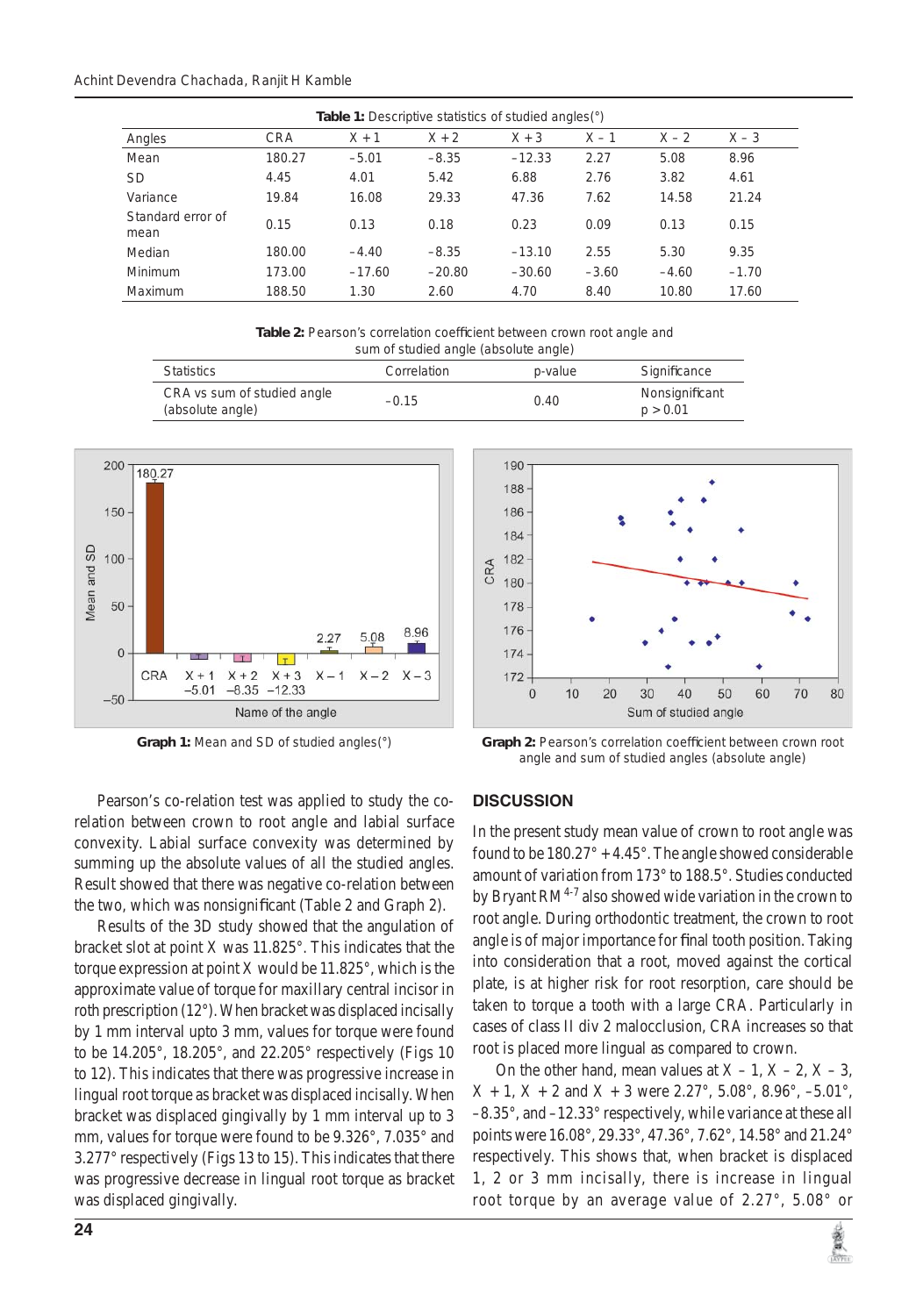*Infl uence of Morphology of Maxillary Central Incisor on Expression of Torque using 2D Surface Scanning*



**Fig. 8:** Three-dimensional composite image of central incisor bracket (American orthodontics—Roth prescription 0.018 inch slot dimension)



**Fig. 9:** Angle between long-axis of slot of bracket and perpendicular to tangent at FACC point



**Fig. 10:** Angle between long-axis of slot of bracket and perpendicular to tangent at a point 1 mm incisal to FACC



**Fig. 11:** Angle between long-axis of slot of bracket and perpendicular to tangent at FACC point at a point 2 mm incisal to FACC



**Fig. 12:** Angle between long-axis of slot of bracket and perpendicular to tangent at FACC point at a point 3 mm incisal to FACC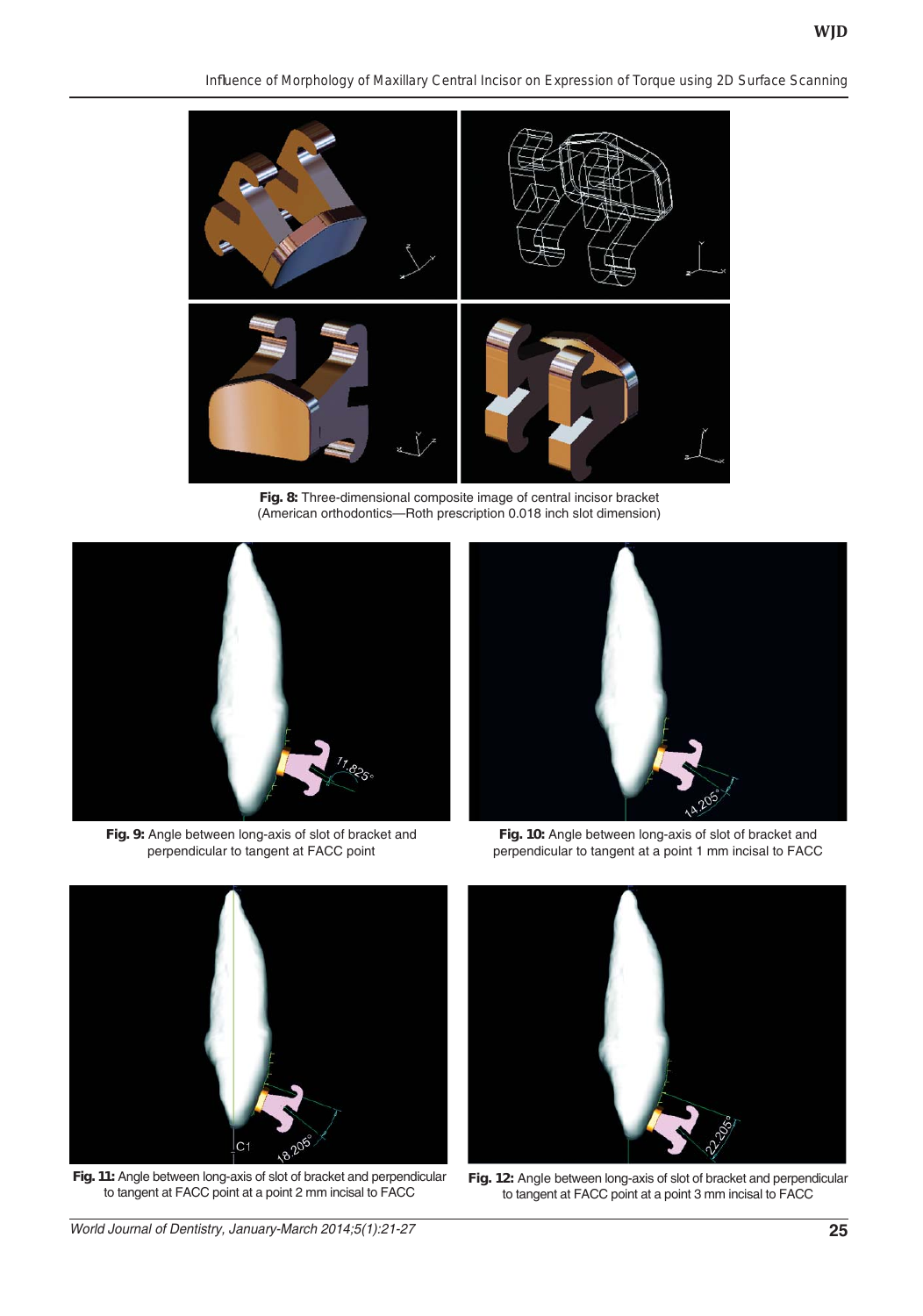

**Fig. 13:** Angle between long-axis of slot of bracket and perpendicular to tangent at FACC point at a point 1 mm gingival to FACC



**Fig. 14:** Angle between long-axis of slot of bracket and perpendicular to tangent at FACC point at a point 2 mm gingival to FACC



**Fig. 15:** Angle between long-axis of slot of bracket and perpendicular to tangent at FACC point at a point 3 mm gingival to FACC

8.96° respectively. When bracket is displaced 1, 2 or 3 mm gingivally, there is decrease in lingual root torque or increase in labial root torque by an average value of 5.01°, 8.35° or 12.33° respectively.

Bryant RM et al studied the variability in three morphologic features of the permanent maxillary central incisors.4 They found that mean value of labial surface angle for all samples was  $15.1^{\circ} \pm 3.02^{\circ}$  with a range of  $7^{\circ} - 24^{\circ}$ . This indicated that there is a wide range of convexity at mid-point of crown resulting in variation in expression of torque depending on the convexity at that point. However, they studied the variation in the convexity only at the midpoint of the crown. As stated by Balut et al (1992);<sup>8</sup> Taylor and  $\text{Cook } (1992)^2$  the clinician is able to bond brackets with an accuracy of 0.5 mm but the position of an upper incisor bracket may vary between 3.5 and 5.5 mm from the incisal edge. This variation in bracket position from ideal position will result in a different effect on the final torque of a tooth, because of a different vertical position. Thus the present study was undertaken to evaluate the variation in torque values at varying occlusogingival position of the bracket and not the variation at midpoint of crown.

Germane N et al studied the facial surface contours of 600 maxillary and mandibular teeth, including 50 of each type of tooth from central incisors to first molars.<sup>9</sup> They concluded that facial surface contours do vary but not in a regular manner from incisal/occlusal to gingival areas. Vertical placement errors of 1 mm can alter torque values present by up to 10° for the points studied. While the result of present study shows that vertical placement error does not alter the torque values uniformly.

One shortcoming in 2D scan was that the exact slot to tooth relationship was not represented. To overcome this, a 3D photographic model of one randomly selected sample and a 3D composite image of central incisor bracket was studied. Results showed that the angulation of bracket slot at point X was 11.825°. This indicates that the torque expression at point X would be 11.825°. When bracket was displaced gingivally by 1 mm interval up to 3 mm, values for torque were found to be 9.326°, 7.035° and 3.277° respectively. This indicates that there was progressive decrease in lingual root torque as bracket was displaced gingivally. When bracket was displaced incisally by 1 mm interval up to 3 mm, values for torque were found to be 14.2050, 18.2050, and 22.2050 respectively. This indicates that there was progressive increase in lingual root torque as bracket was displaced incisally. These results confirm the findings of the 2D scan carried out in this study. However, the results may vary in the clinical situation as tooth movement is a biologic process and thus the tissue resistance variable cannot be eliminated while predicting the amount and type of tooth movement. Hence, to increase the validity of this study *in vivo* studies can be carried out.